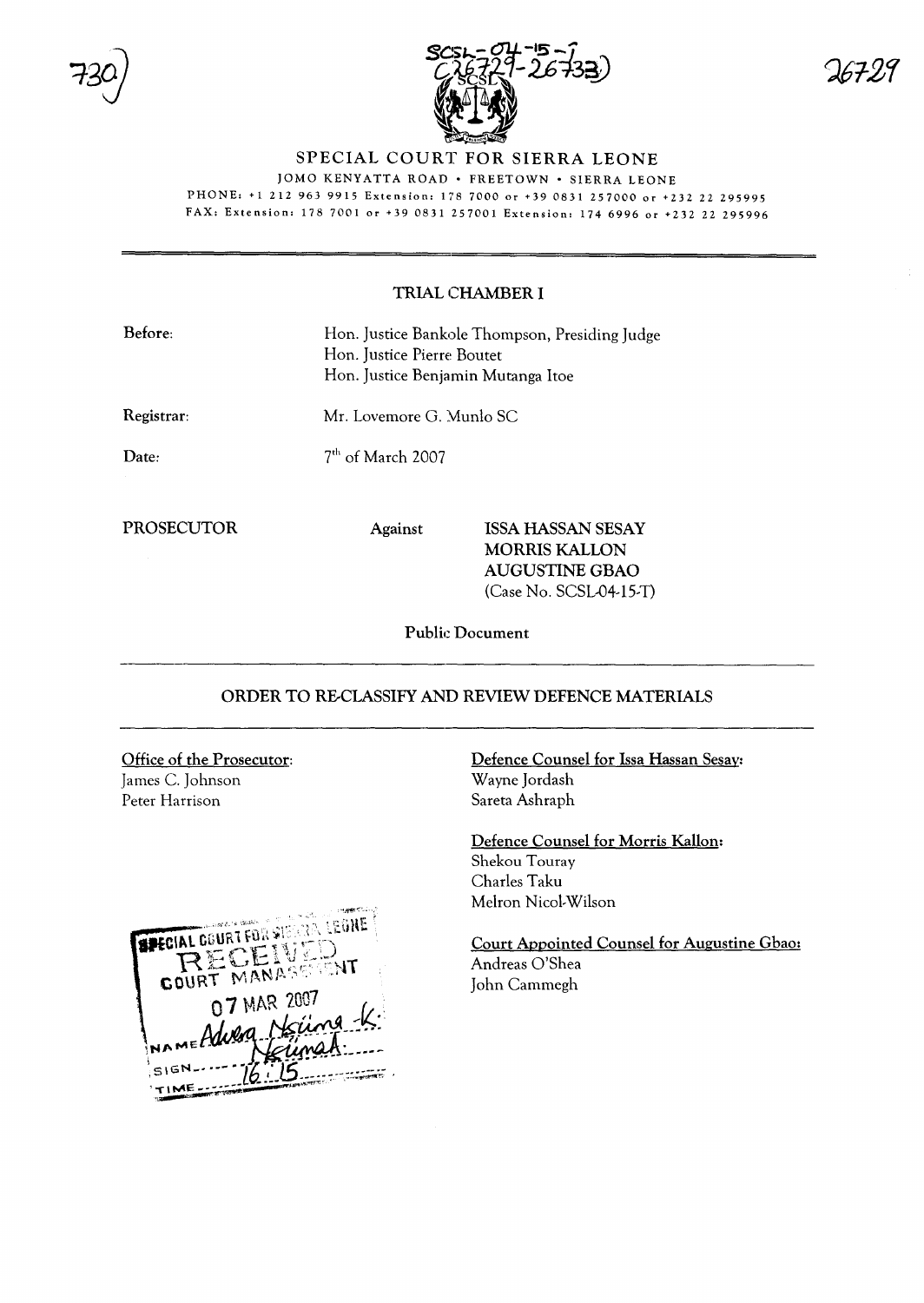**TRIAL CHAMBER I** ("Trial Chamber") of the Special Court for Sierra Leone ("Special Court") composed of Hon. Justice Bankole Thompson, Presiding Judge, Hon. Justice Pierre Boutet, and Hon. Justice Benjamin Mutanga ltoe;

**RECALLING** This Chamber's Scheduling Order Concerning the Preparation and the Commencement of the Defence Case, issued on the 30<sup>th</sup> of October 2006, ordering each Defence Team to file, no later than the  $16<sup>th</sup>$  of February 2007, various materials in preparation for the commencement of the Defence case ("Materials");

**MINDFUL** of This Chamber's subsequent Decision and Order on Defence Application for an Adjournment of  $16<sup>th</sup>$  of February Deadline for Filing of Defence Material, issued on the  $7<sup>th</sup>$  of February 2007, granting to all Defence teams applications by Counsel for the First and Second Accused an extension of time to file the said Materials on the 5<sup>th</sup> of March 2007;

**HAVING RECEIVED** the Gbao - Filing of Defence Materials, filed publicly by Court Appointed Counsel for the Third Accused, Augustine Gbao *("Gbaa* Defence") on the 5th of March, 2007 *("Gbaa* Defence Materials");

**NOTING** that some parts of the *Gbaa* Defence Materials disclose the identity of protected Prosecution witnesses;

**HAVING RECEIVED** the Kallon Defence Filing in Compliance with Scheduling Order Concerning the Preparation and the Commencement of the Defence Case, filed confidentially by Defence Counsel for the Second Accused, Morris Kallon ("*KaHan* Defence") on the 5th of March 2007 ("*Kallan* Defence Materials");

**MINDFUL** of the Decisions and Orders of This Trial Chamber concerning protective measures for Prosecution witnesses, including the Decisions on the Prosecutor's Motion for Immediare Protective Measures for Witnesses and Victims and for Non-Public Disclosure for each individual accused in the

*r* /

Case No. SCSL-04-15-T

2.  $7<sup>th</sup>$  of March 2007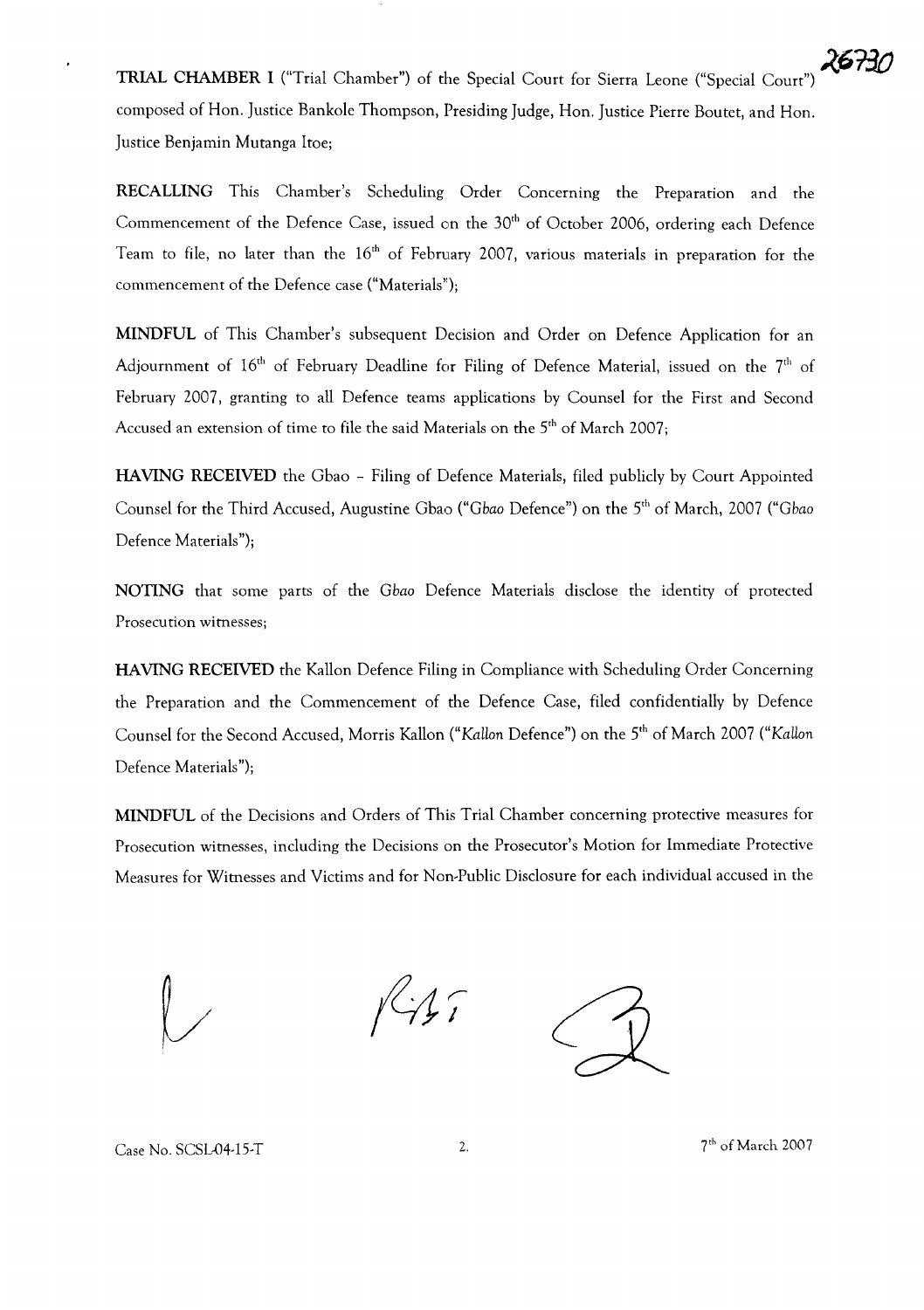RUF trial<sup>1</sup> and, in particular, the Decision on Prosecution Motion for Modification of Protective Measures for Witnesses filed on the  $5<sup>th</sup>$  of July 2004;<sup>2</sup>

**CONSIDERING,** therefore, that in order to safeguard the privacy and security of witnesses and victims and to preserve the integrity of the proceedings, the *Gbao* Defence Materials shall be reclassified as confidential;

**CONSIDERING,** however, that Article 17(2) of the Statute of the Special Court ("Statute") provides that "[tlhe accused shall be entitled to a fair and public hearing, subject to measures ordered by the Special Court for the protection of victims and witnesses";

**CONSIDERING** that this Chamber has held that in certain circumstances where witness protection issues arise, it may be necessary that a confidential and a public version of a particular document be prepared;<sup>3</sup>

**CONSIDERING** that in order to safeguard the privacy and security of witnesses and victims and to preserve the integrity of the proceedings and out of an abundance of caution, the Chamber deems it necessary that the *KaHon* Defence Materials and the *Gbao* Defence Materials be reviewed with the assistance of an independent organ of the Court to ensure full compliance with the above mentioned Chamber's Orders and Decisions and thereafter to prepare a public version of the said Materials;

**MINDFUL** of the fact that the Witnesses and Victims Section of the Special Court ("WVS") is, under the provisions of the Statute and the Rules of Procedure and Evidence ("Rules"), competent, *inter alia,* to provide:

"protective measures and security arrangements, counselling and other appropriate assistance for witnesses, victims who appear before the Court and others who are at risk on account of testimony given by such witnesses"4

Case No. SCSL04-15-1  $\sqrt{37}$ 

7<sup>th</sup> of March 2007

<sup>&</sup>lt;sup>1</sup> Prosecutor v. Sesay, SCSL-03-05-PT, Decision on the Prosecutor's Motion for Immediate Protective Measures for Witnesses and Victims and for Non-Public Disclosure, 23 May 2003; *Prosecutor v. Katlon,* SCSL-03-07-PT, Decision on the Prosecutor's Motion for Immediate Protective Measures for Witnesses and Victims and for Non-Public Disclosure, 23 May 2003; and *Prosecutor v. Gbao,* SCSL-03-09-PT, Decision on the Prosecutor's Motion for Immediate Protective Measures for Witnesses and Victims and for Non-Public Disclosure, 10 October 2003.

*<sup>2</sup> Prosecutor v. Sesay, Katlon and Gbao,* SCSL-04-15-T, Decision on Prosecution Motion for Modification of Protective Measures for Witnesses, 5 July 2004. Also, protective measures were recently granted to certain Defence witnesses.

<sup>J</sup> See, for instance, *Prosecutor v. Norman, Fofana, Kondewa,* SCSL-04-14-T-739, Order to the Prosecution to Re-File Final Trial Brief, 23 November 2006.

<sup>&</sup>lt;sup>4</sup> Article 16(4) of the Statute. See also Rule 34(ii) of the Rules, which mandates the WVS to "provide [witnesses and victims] with adequate protective measures and security arrangements and develop long- and short-term victims] with adequate protective measures and security arrangements and develop long- and short-term plans for their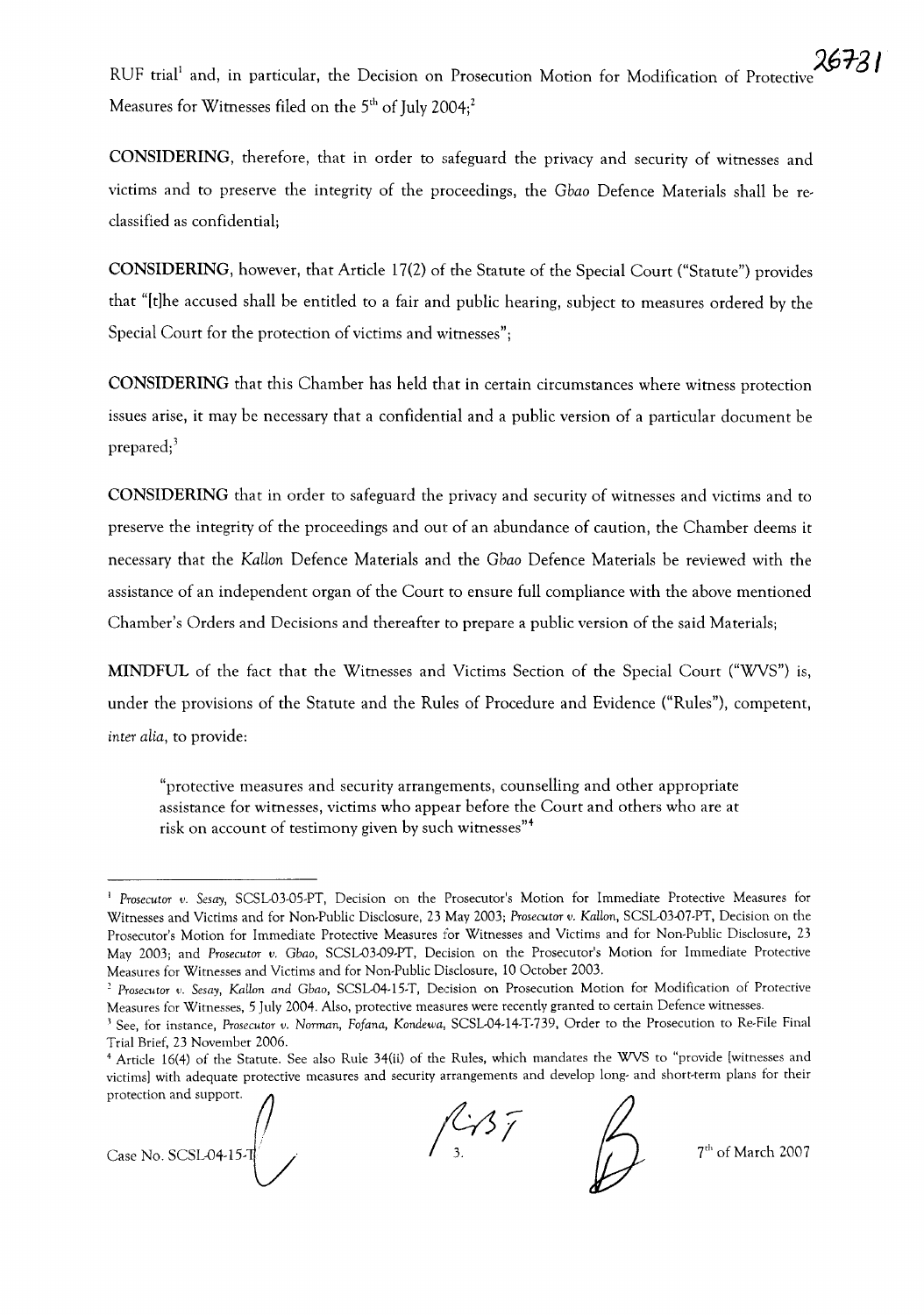**CONSIDERING** that the WVS, by virtue of its functions and objectives, is in the best position to assist in determining if the filing of the Materials has revealed the identity of a protected witness or victim or contains information conveyed in closed session which could lead to the identification of a protected witness or a victim such as those which have been referred to in the *Gbao* Defence Materials;<sup>5</sup>

**REITERATING** that all Parties must exercise the utmost diligence when dealing with confidential issues and, in particular, any information that could lead to the identification of a protected or potential witnesses or victim;<sup>6</sup>

**PURSUANT** to Articles 16 and 17 of the Statute and Rules *26bis,* 34, 53, 54, 69 and 75 of the Rules;

## **HEREBY ORDERS** as follows:

- 1. That the Court Management Section shall immediately re-classify the *Gbao* Defence Materials as confidential;
- 2. That the Court Management Section shall immediately serve the *KaHan* Defence Materials and the *Gbao* Defence Materials on the Chief of Witnesses and Victims Section;
- 3. That the Witnesses and Victims Section shall, with the *KaHan* Defence and the *Gbao* Defence, review the said Materials in order to determine if the identify of protected witnesses or victims has been disclosed or if information which was conveyed in closed session and which could lead to the identification of protected witnesses or victims has been referred to in any of these documents and to prepare a public version thereof, with redactions and the use of witness pseudonyms as necessary;

Case No. SCSL04-15-T

*(&11*

7<sup>th</sup> of March 2007

26732

<sup>\</sup> See also *Prosecutor v. Norman, Fa/ana and Kondewa,* SCSL-04-14-PT, Decision Regarding Prosecution and Kondewa Final Trial Briefs, 15 December 2006.

<sup>6</sup> See *Prosecutor v. Sesay, KatLon and Gbao,* SCSL-04-15-T, Written Reasons for the Decision on Prosecution Request for Leave to Call Additional Witness TFl-371 and for Order for Protective Measures, 15 June 2006, paras. 10-11. For further reference, see also *Prosecutor v. Brima, Kamara and Kanu,* SCSL-04-16-T, Order Regarding the Disclosure of the Identity of a Protected Witness TFl-081, 8 March 2005.